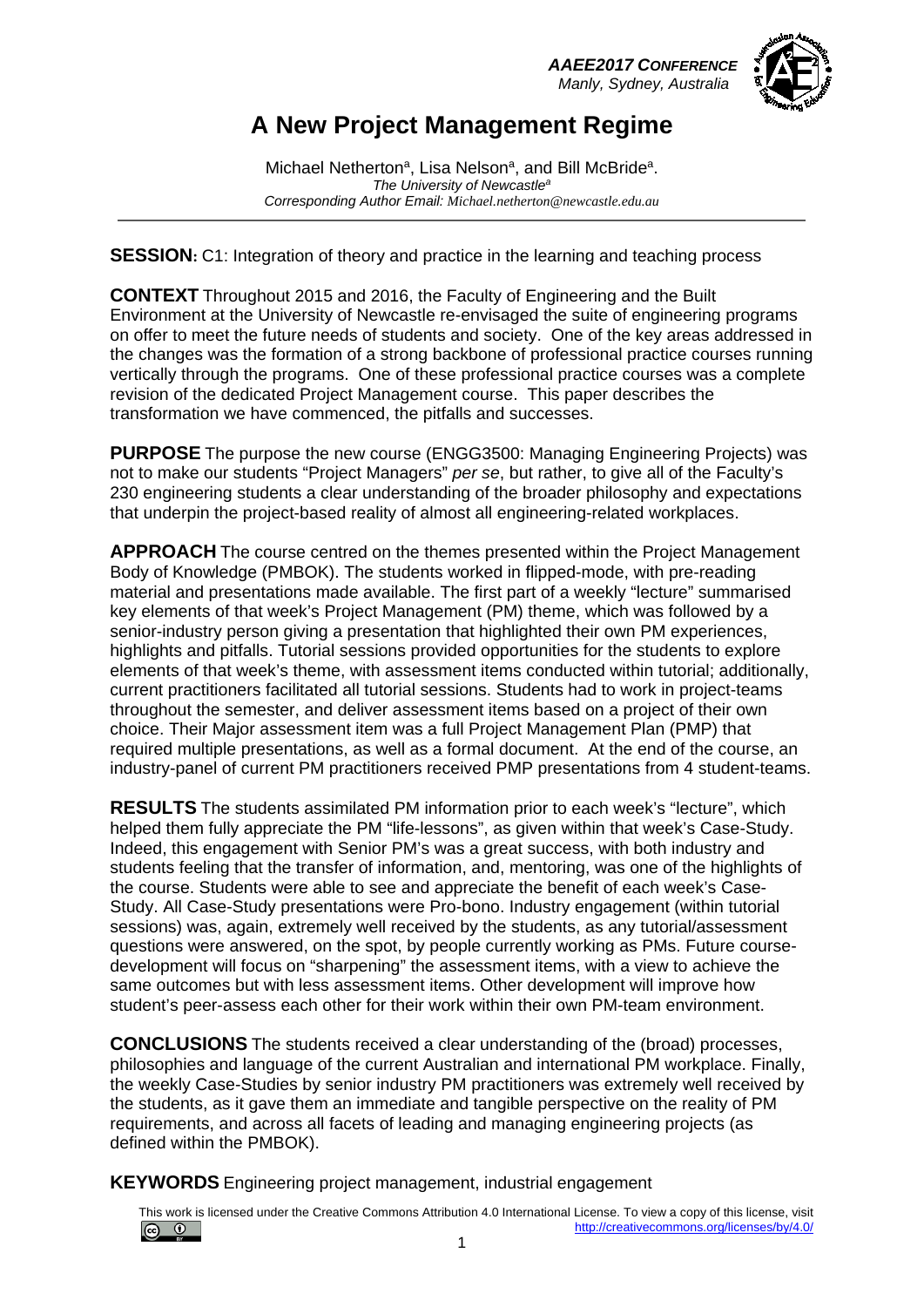## **Introduction**

Throughout 2015 and 2016, the Faculty of Engineering and the Built Environment at The University of Newcastle re-envisaged the suite of engineering programs on offer to meet the future needs of students and society. One of the key areas addressed in the changes was the formation of a strong backbone of professional practice courses running vertically through the programs. One of these professional practice courses was a completely new implementation for a dedicated Project Management (PM) course. This paper describes the development and first deployment of this new course, highlighting the pitfalls, successes and lessons learnt.

The purpose the new course (ENGG3500) was not to make our students "Project Managers" *per se*, but rather, to give all of the Faculty's engineering students – enrolled across 28 different programs – a clear understanding of the broader philosophy, language and expectations that underpin the project-based reality of almost all engineering-related workplaces. The new course fits in different places within various programs, some students are in their  $3<sup>rd</sup>$  year, whilst some in their  $4<sup>th</sup>$  year. In either case, all of the students have an opportunity to use the PM skills learnt in the remaining semester(s) of their program.

# **Approach**

The course centred on the 12 related themes as-presented within the Project Management Body of Knowledge (PMBOK, 2013):

- Organizational Influences and Project Life Cycle
- Project Management Processes
- Project Integration Management
- Project Scope Management
- Project Time Management
- Project Cost Management
- Project Quality Management
- Project Human Resource management
- Project Communications Management
- Project Risk Management
- Project Procurement Management, and
- Project Stakeholder Management

Indeed, one course (within just one semester) is clearly not enough time to make any undergraduate student (nor a masters-level student) a fully-fledged project manager, so that is not what was attempted. Rather, the intent was to have the students engage with the PMBOK's themes, and, ultimately, have them work individually - and in teams - in their production of a formal Project Management Plan (PMP).

The actual course content for ENGG3500, across the semester, is given within Table 1.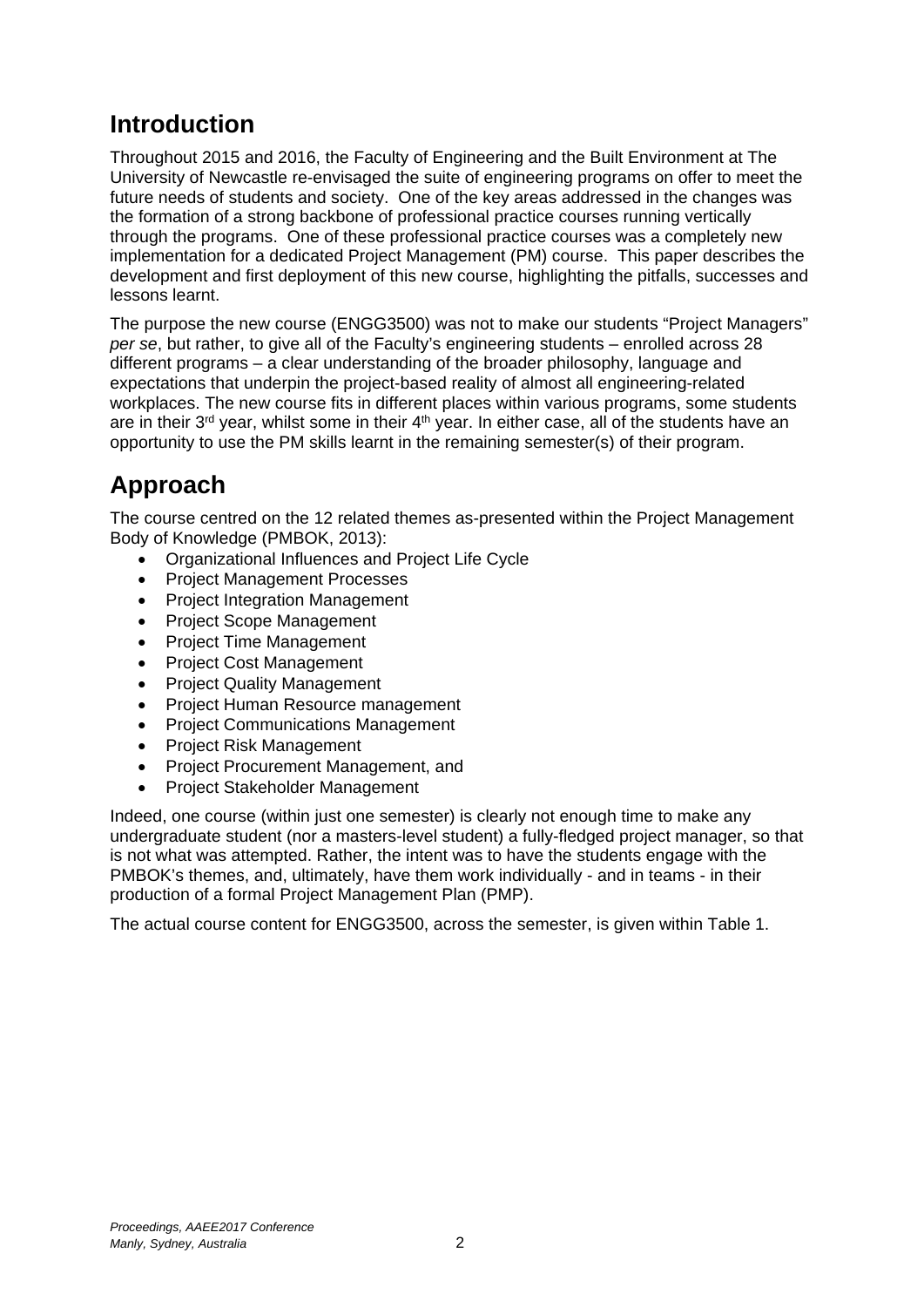| Week 1  | Introduction to course, Defining a project, Defining project management                                                                                                                                                                            |  |  |
|---------|----------------------------------------------------------------------------------------------------------------------------------------------------------------------------------------------------------------------------------------------------|--|--|
| Week 2  | Project management roles, Belbin's team roles                                                                                                                                                                                                      |  |  |
| Week 3  | Initiating a project, Gaining project approval, The project charter, Project scope                                                                                                                                                                 |  |  |
| Week 4  | Project management methodologies and approaches, Stakeholder management                                                                                                                                                                            |  |  |
| Week 5  | Developing a project schedule, Software applications to develop a schedule                                                                                                                                                                         |  |  |
| Week 6  | Risk management, Controlling risk                                                                                                                                                                                                                  |  |  |
| Week 7  | Human resource management, Communication management                                                                                                                                                                                                |  |  |
| Week 8  | Cost management                                                                                                                                                                                                                                    |  |  |
| Week 9  | Project ethics                                                                                                                                                                                                                                     |  |  |
| Week 10 | Quality management, Procurement management – what is procurement?                                                                                                                                                                                  |  |  |
| Week 11 | Closing the project                                                                                                                                                                                                                                |  |  |
| Week 12 | Presentation of Project Management Plans to an Industry Panel.<br>NOTE: only Four Student-Teams presented on this day, with the selection of<br>Student-Teams based on every team's Presentation-performance during Week<br>11's Tutorial session. |  |  |

#### **Table 1: Weekly course content for ENGG3500**

For semester weeks 1-11 the students worked within the following regime:

**Flipped coursework material.** The students were given access to a variety of "pre-reading" documents, short videos and lecture slides; all provided via the University's learning management system.

- The intent was that students would come to the weekly "lecture" with a reasonable understanding of that week's PMBOK theme, with a view that they would be better situated to receive, and understand, that week's industry presented Case-study.
- It was expected that these weekly "pre-reading" packs would typically require 1-2 hours engagement. For example, prior to Week 9's Project-Ethics case-study, the students were expected to locate the following documents (working web links were given) with the expectation that they would access, download and read this information:
	- o Nelson, L & Netherton, M.D. (2017) Project Ethics, *Week 9 summary notes for ENGG3500*.
	- o Bazerman, MH and Tenbrunsel, AE (2011) *Ethical breakdowns.*
	- o Hart, M (2011) *The ethical lessons of Deepwater*.
	- o McFarland, M (2012) *Occidental Engineering Case Study*: Part 1 An ethics case study and commentary, and Part  $2 - A$  tutorial on ethical decision making.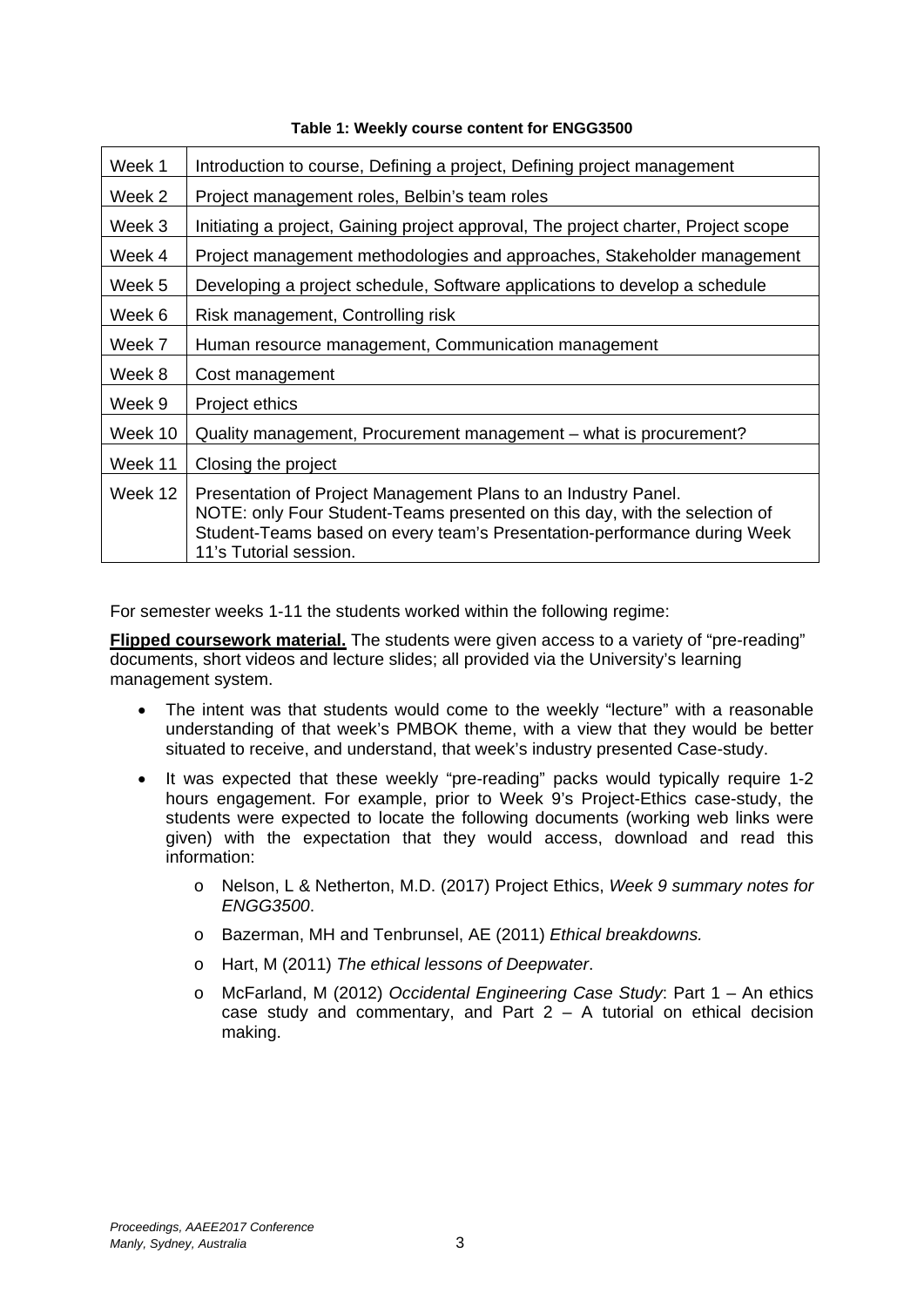**Senior Industry presenters**. The first part of each weeks "lecture" was a quick summary of the key elements of that week's Project Management theme – as given by the Course's Coordinator. This was immediately followed by a case-study, presented by an industry-based guest speaker.

- All of the people giving these case-studies were very experienced, senior Industry people. Their brief was to give a presentation highlighting their own (and very personal) PM experiences, highlights and pitfalls, and as they related to that week's PMBOK theme (as detailed earlier in the Approach section of this paper).
- Indeed, the University was extremely fortunate to have case studies delivered by Senior Industry people, as listed at Table 2. Further, each of these presenters were extremely gracious in giving their valuable time - and experiences - pro-bono.

**Industry Tutors**. Later each week, a single 2-hour tutorial session provided students the opportunity to discuss and explore elements of that week's PM theme, with some minor assessment items (listed later in this paper) conducted within the tutorial sessions.

• Each tutorial session was facilitated by industry-sourced tutors, where each tutor was a current PM practitioner. Table 3 lists the numbers of various Industry Tutors and highlights the diversity of PM practitioners who facilitated and advised the student's tutorial sessions.

| Week: | <b>Weekly PM Theme:</b>          | <b>Senior Industry Person:</b> | Organisation:                 |  |
|-------|----------------------------------|--------------------------------|-------------------------------|--|
| 2     | PM roles                         | <b>Bill Sidwell</b>            | <b>Alstom ECS</b>             |  |
| 3     | Initiating a project             | <b>Andrew Vild</b>             | <b>Project Everest</b>        |  |
| 4     | PM methodologies                 | <b>Clint Bruin</b>             | <b>ResTech Pty Ltd</b>        |  |
| 5     | PM scheduling                    | Tim de Grauw                   | <b>APD Power Engineering</b>  |  |
| 6     | <b>Risk</b>                      | Peter Carson                   | <b>NSW Roads and Maritime</b> |  |
| 7     | HR management                    | <b>Pierre Gouhier</b>          | <b>RPC Technologies</b>       |  |
| 8     | Cost management                  | James Kennedy                  | Laing O'Rourke                |  |
| 9     | <b>Ethics</b>                    | Jim Bentley                    | <b>Hunter Water</b>           |  |
| 10    | <b>Quality &amp; Procurement</b> | <b>Tim Nancarrow</b>           | <b>AMP Control</b>            |  |
| 11    | Closing the project              | <b>Gavin Lewis</b>             | <b>BAE Systems</b>            |  |

#### **Table 2: Senior Industry people who presented PM Case-Studies for ENGG3500**

| Numbers of PM<br>Practitioners: | Type of PM<br>Organisation: |
|---------------------------------|-----------------------------|
| 12                              | Private companies           |
|                                 | Government agencies         |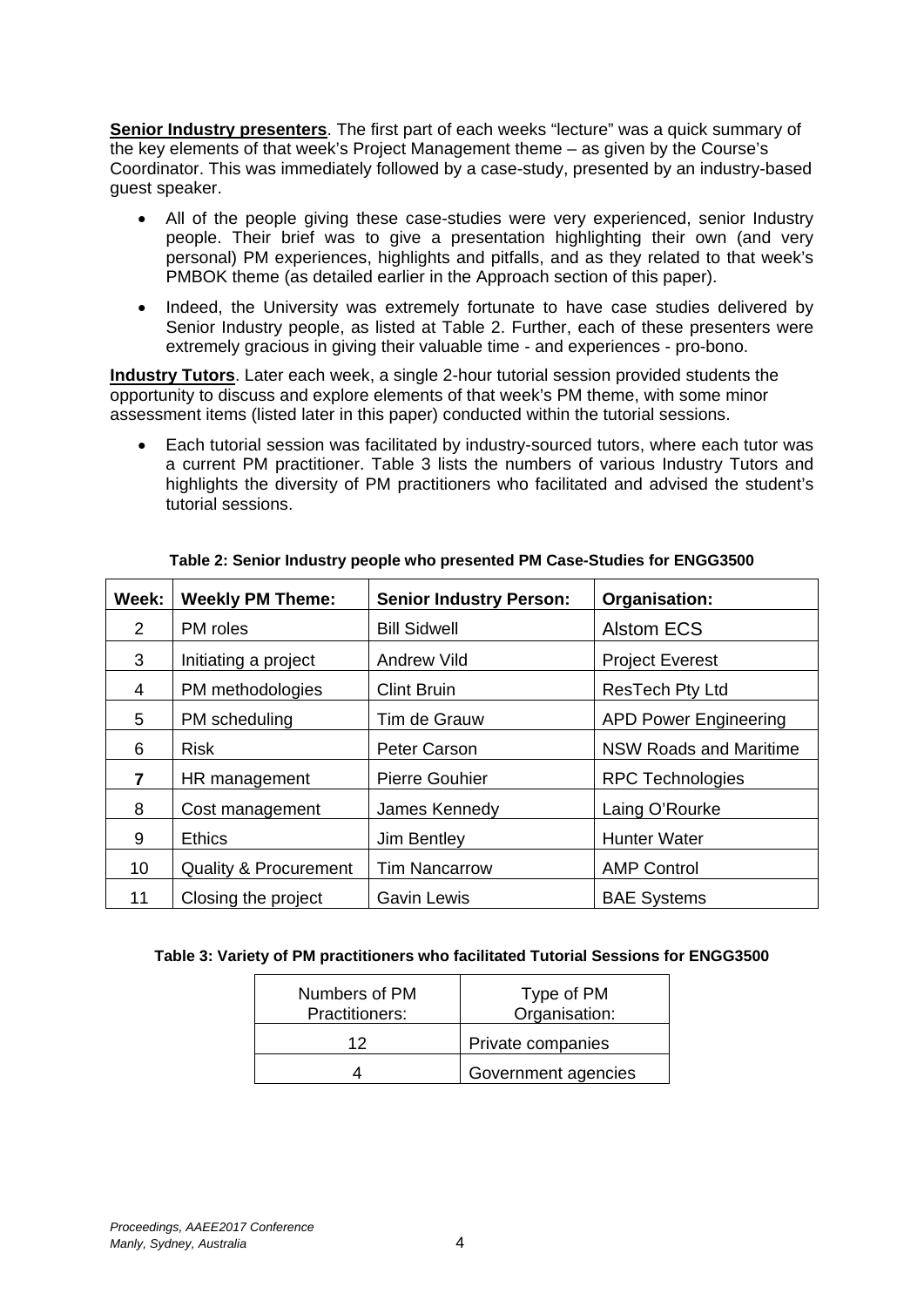### **Method of assessment**

Throughout the semester, students worked in project-teams (of six people), and delivered assessment items based on a project of their own choice. A number of generic projects were offered to every team (as listed in Table 4); however, since the course was intended to be applicable for students across a range of degree-programs, teams were also given the flexibility to choose a project that they felt worked well within the particular skill-sets of their team. A sample of some of the alternate project chose by different project teams is also listed within Table 4. Whatever project was chosen by each team, that project then remained with them for the remainder of the course. If any team did wish to make-up a project of their own, they were assisted and guided in their selection by their tutor.

In the end, the choice of project was not that important, as it was not the actual project that mattered so much, rather, the goal was to allow students to develop and demonstrate their PM skills through the "*management*" of their chosen project - whatever that may be.

| Generic projects available to all teams:   | Design and build a community garden space                                      |  |
|--------------------------------------------|--------------------------------------------------------------------------------|--|
|                                            | Design and develop an on-campus work-<br>placement software package            |  |
|                                            | Design and develop a land-regeneration<br>management project for a local space |  |
| Specific projects developed by some teams: | A power-supply distribution network                                            |  |
|                                            | A community water-playground                                                   |  |
|                                            | An integrated IT distribution network across<br>The University of Newcastle    |  |
|                                            | A wall between USA and Mexico                                                  |  |
|                                            | Development of a racing car                                                    |  |

#### **Table 4: Projects undertaken by some of the different project-teams**

### **Assessments**

ENGG3500 had a variety of assessment items: minor and major, as listed in Table 5. There was a mix of individual, group and peer marks available, with group-work marks capped at 50% of the total, and peer-assessed marks capped at 10% for any one assessment item; as per broader University policy. Finally, of the 6 minor assessment items worth 3.75%, only their top-4 were included in their final grade; the intent was to give students an opportunity to "*have-a-go*", and not be penalised for any early mistakes.

One of the goals for the assessment schedule was to provide a number of minor assessment items with a view to provide feedback on components of work that would, ultimately, end up within their final PMP. Teams were also given multiple opportunity to physically present to their tutor groups during the semester, with the intent of giving them regular feedback and thus improving their final, major, PMP presentation. The assessment schedule for the course is given in Table 5.

Each of the minor assessment items were items that would eventually, "plug-in" to the final PMP. Thus students had the opportunity to receive weekly feedback on (components of) their final PMP. Further, a 30% Major assessment was required half way through the semester. This major assessment was, in effect, 'Part A' of the final PMP, and again gave students the opportunity to submit work at the level required in their final PMP. The marking of the first part of the PMP, as an early assessment item, gave students another opportunity to receive early feedback on what was required for their final written PMP.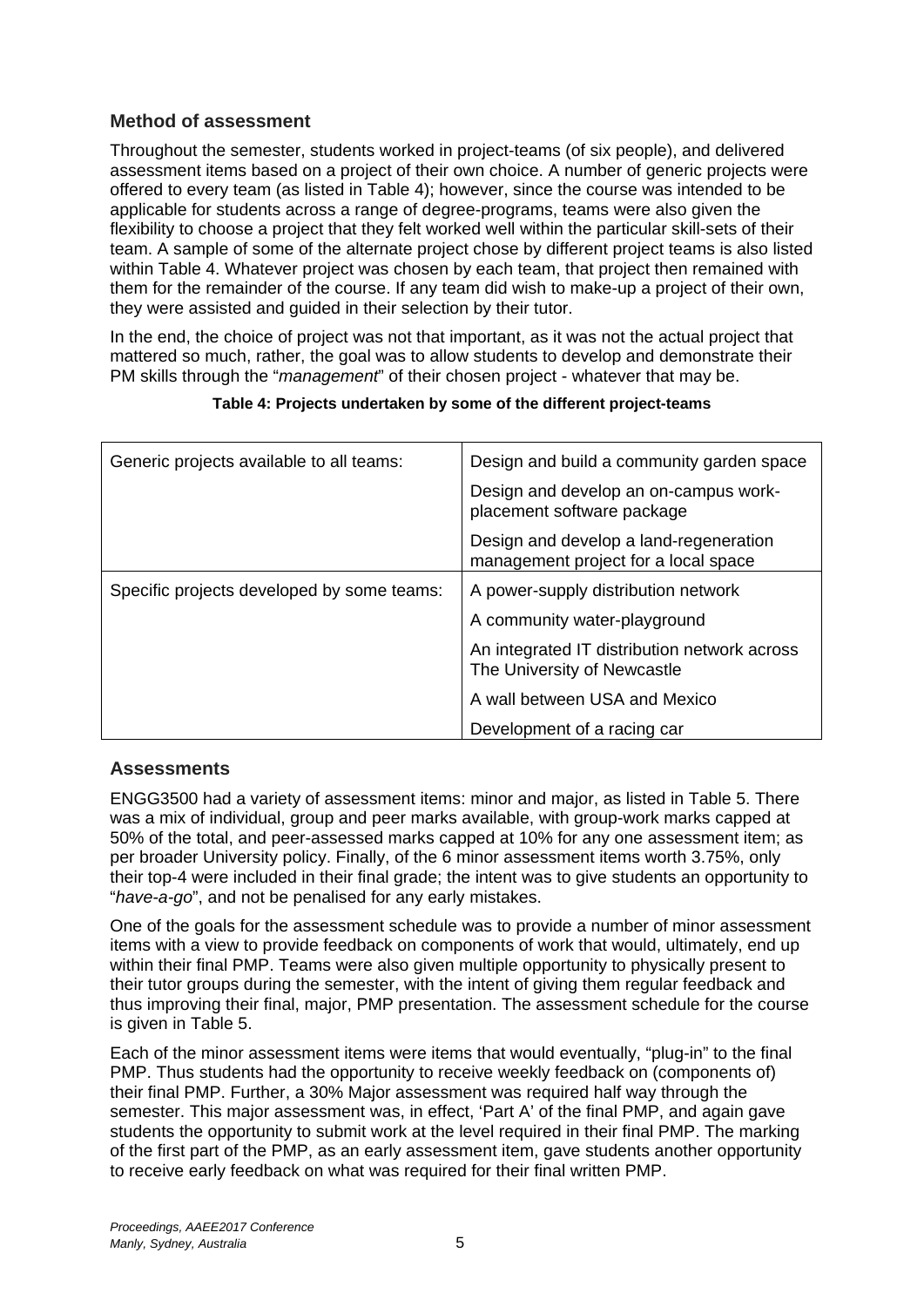The final PMP assessment required a group-presentation component, worth 10% of the overall course mark. To allow students an opportunity to develop their team's presentation skills, a number early presentations were delivered by each team (within tutorial sessions) where minor marks and feedback were given immediately. The final lecture-session of the course involved the top four project-teams re-delivering their PMP, to the whole class plus an Industry panel. The industry panel consisted of the senior industry people who had given case-studies throughout the semester and the Industry sourced tutors. These four teams were awarded bonus marks, with the "Winning Team" (as determined by the Industry Panel) awarded further bonus marks to incentivise the activity.

The majority of marks were allocated to MAJOR assessment items. Indeed, 80% of the total marks were possible from 3 of the 10 assessment Items, with each of the minor items designed to be components of the Major assessment items, and where the students had time to integrate feedback from the Minor items into their Major items.

| Assessment Item:        | Type of assessment:       | Involvement:                               | Weighting:                   |
|-------------------------|---------------------------|--------------------------------------------|------------------------------|
| Minor Assessment 1      | Individual submission     | Individual Mark:                           | 3.75 %                       |
| Minor Assessment 2      | <b>Group Submission</b>   | Group mark:<br>Peer mark:                  | 3.375 %<br>0.375 %           |
|                         |                           | TOTAL:                                     | 3.75%                        |
| Minor Assessment 3      | <b>Group Presentation</b> | Group mark:<br>Peer mark:<br><b>TOTAL:</b> | 3.375 %<br>0.375 %<br>3.75 % |
|                         |                           |                                            |                              |
| Minor Assessment 4      | <b>Group Submission</b>   | Group mark:<br>Peer mark:<br>TOTAL:        | 3.375 %<br>0.375 %<br>3.75%  |
| <b>MAJOR Assessment</b> | Written Submission        | Individual mark:                           | 20.25 %                      |
| (Part A)                |                           | Group mark:                                | 6.75 %                       |
|                         |                           | Peer mark:                                 | 3.00 %                       |
|                         |                           | <b>TOTAL:</b>                              | 30.00 %                      |
| Minor Assessment 5      | <b>Group Submission</b>   | Group mark:<br>Peer mark:                  | 3.375 %<br>0.375 %           |
|                         |                           | TOTAL:                                     | 3.75%                        |
| Minor Assessment 6      | <b>Group Presentation</b> | Group mark:<br>Peer mark:<br><b>TOTAL:</b> | 3.375 %<br>0.375 %<br>3.75%  |
| Minor Assessment 7      | Individual submission     | Individual Mark:                           | 5.00 %                       |
|                         | <b>Group Presentation</b> | Group mark:<br>Peer mark:                  | 9.0%<br>1.0%                 |
| <b>MAJOR Assessment</b> |                           | <b>TOTAL:</b>                              | 10.00 %                      |
| (Final PMP)             | <b>Written Report</b>     | Individual mark:                           | 25.25 %                      |
|                         |                           | Group mark:                                | 10.75 %                      |
|                         |                           | Peer mark:                                 | 4.00 %                       |
|                         |                           | <b>TOTAL:</b>                              | 40.00 %                      |

#### **Table 5: Assessment items for ENGG3500**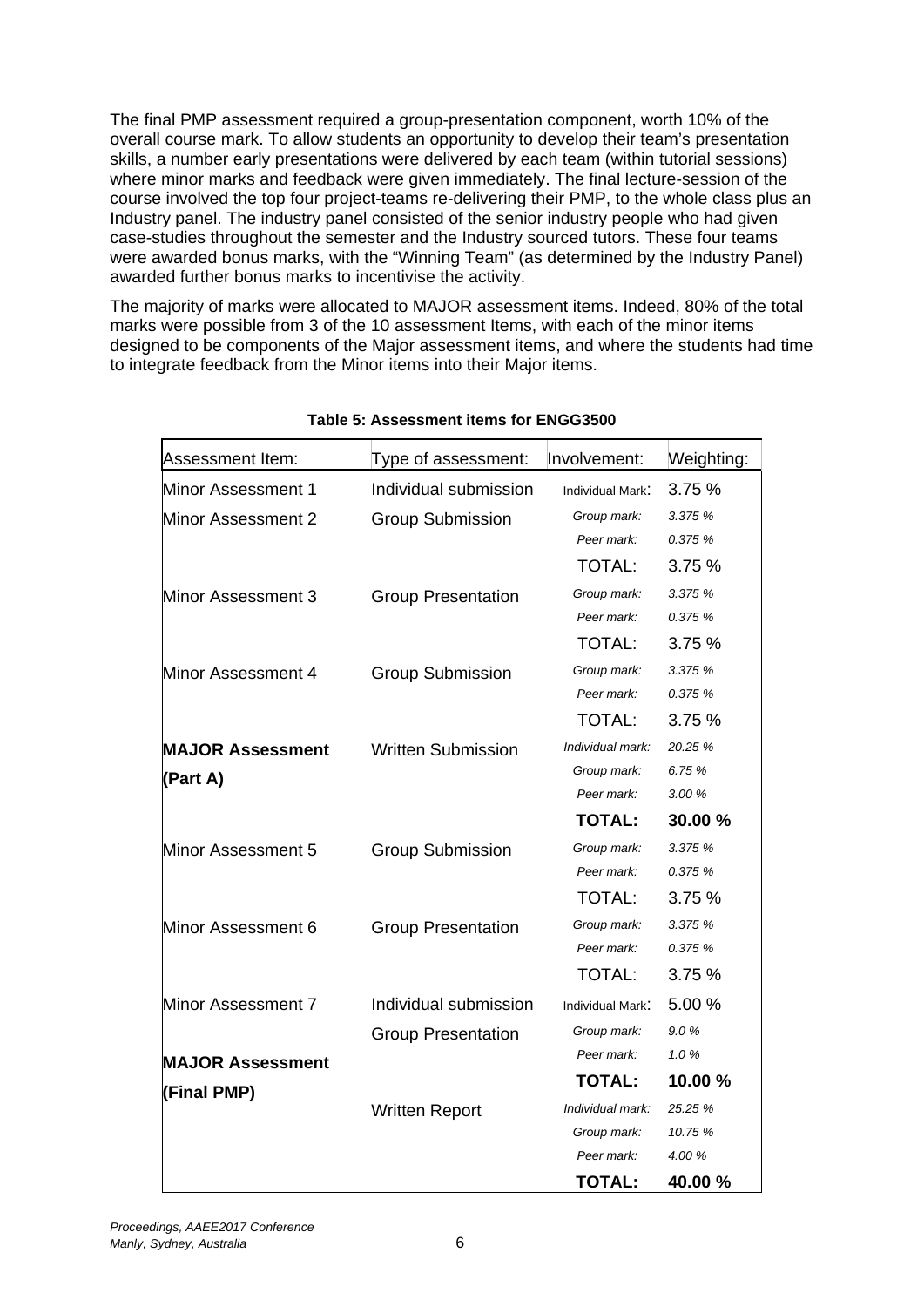### **Group work and Peer assessments.**

One of the key outcomes of ENGG3500 was for students to come together in diverse teams and – collectively - produce their final PMP. Of course, bringing together a number of students from different programs (and at different levels within their programs) and requiring them to work collaboratively was challenging. Indeed, for many students, this was the first time they had worked with students from every program within the Faculty; this, by definition, created a challenging team-based environment – and not dissimilar to industry teams that are assembled from a number of different specialisations for a new project. To counter any perceived or actual concerns that "Group projects aren't fair" the course used the Self & Peer Assessment Resources Kit (Spark<sup>PLUS</sup>) developed by Willey (2014). Spark<sup>PLUS</sup> was used to facilitate feedback to each member of each team, as given by other members of that team.

## **Results**

The change in teaching practice has impacted in these ways: the students were able to access and assimilate PM information prior to each week's "lecture", which then helped them fully understand and appreciate the PM "life-lessons", as given within that week's Case-Study presentation. Indeed, this engagement with Senior PM's was a great success, with both industry and students feeling that the transfer of information, and, effectively, mentoring by some very senior people, was one of the highlights of the course. Students were able to immediately see and appreciate the benefit of each week's Case-Study. All Case-Study presentations were Pro-bono; however, all industry-based tutors were paid for their time, either individually or via cost recovery to their firms. This aspect of industry engagement (within tutorial sessions) was, again, extremely well received by the students, as any – and all – of their tutorial/assessment questions were answered, on the spot, by people currently working as PMs.

The tangible deliverable for each student was their team's formal PMP. Direct feedback from members of the Industry Panel (who received the presentations from the final four project teams) was that the PMPs were of a very-high standard, particularly for students only learning the broad context of Project Management. Indeed, one senior industry person stated that she had to remind herself that the projects, as presented, were not real, and had been "made-up" by the students, such was the comprehensiveness of the plans delivered.

### **Challenges and Opportunities**

Whilst the new course was viewed as a success, as with any new venture there is room for improvement, and ENGG3500 was no exception. A summary of key issues and their proposed solution(s) are:

- Getting industry people linked into the University's systems much earlier. Whilst industry people are, of course, already involved in many aspects of the Faculty's different programs, this was the first time that such a large course had 100% of tutor support drawn from industry. Ordinarily, such a large number of tutors would be drawn from post-graduate and post-doctoral groups, meaning that the majority of people would be already "on-board" when it comes to their access to the University's IT systems. However, the inevitable delays as so many external people were integrated meant that the Course-Coordinator's workload increased dramatically.
- The assessment-workload was logistically ambitious at the start of the course, particularly given the delay in system access for every industry tutor. This delay meant that (each week) hundreds of assessment items had to be individually retrieved, disseminated, and retrieved between the Course-Coordinator and each tutor. This workload-reality meant that the assessment system quickly became overloaded, and timely feedback to all students - in the first part of the course -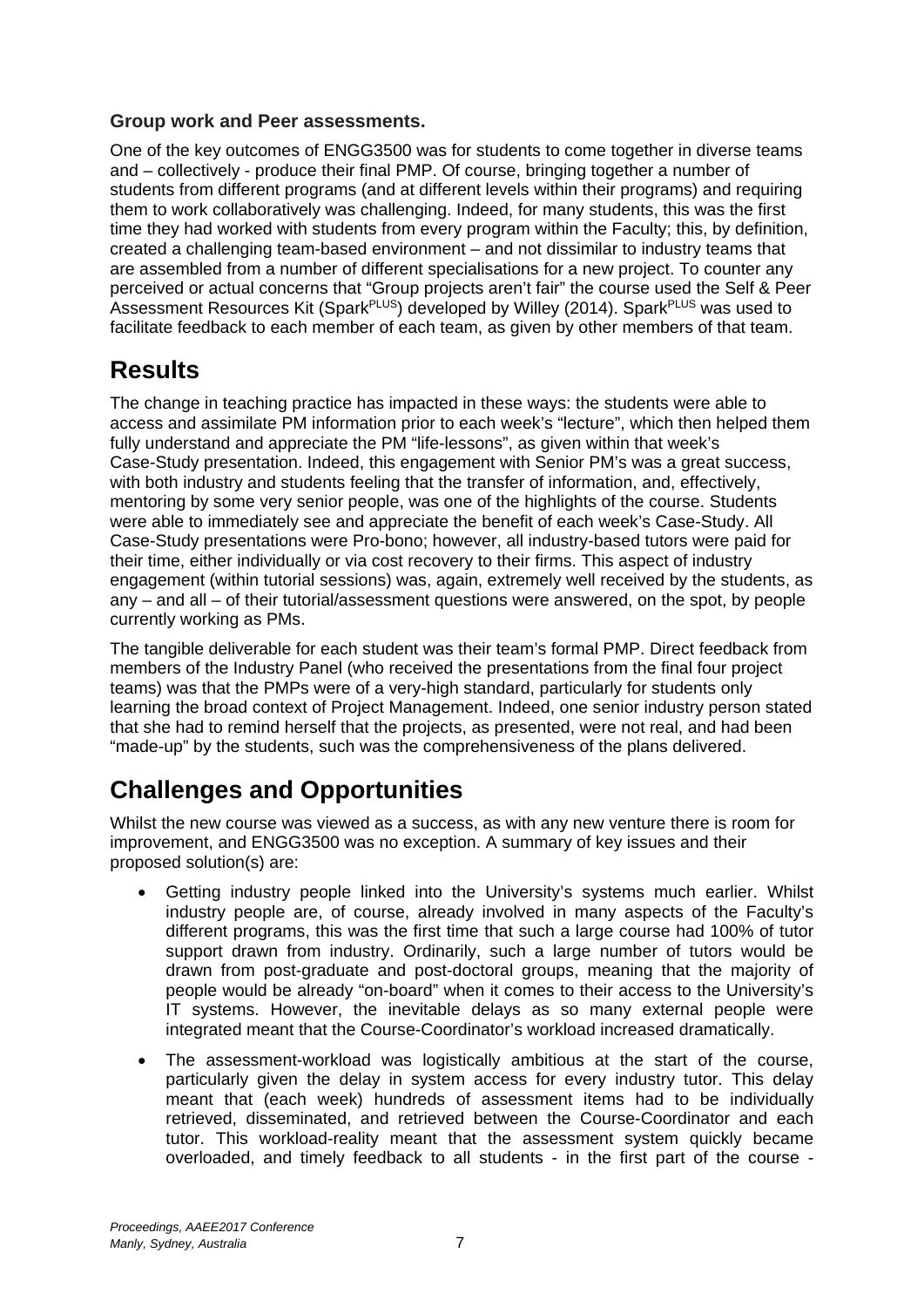suffered. The students were scathing of this problem, and, quite rightly, saw it as a very bad example of project management.

- Future course-development will alter the assessment items, with a view to achieve the same outcomes but with less (minor) assessment items - this will reduce tutor and course coordination workload.
- The student peer-review system, whilst extremely valid, did not properly work. Not through any fault with the Spark<sup>PLUS</sup> method, rather, though logistics challenges experienced as part of Course Coordination of a new course. The implementation of Spark<sup>PLUS</sup> via a new IT system, which, when combined with the overloaded assessment feedback problem, meant that peer-reviews were, effectively, abandoned for some assessment items. Where peer-review didn't work, students were given full marks for the peer-review component of that assessment item. Future development will improve the peer-assessment methodology via improved IT system delivery.
- With such a diverse group of students drawn from so many programs, when any one student dropped the course the workload for the remaining members of their project team increased. It was not possible to simply re-balance the numbers within project teams by reallocating students to alternate tutorial sessions, due to the significant number of clashes with so many other classes. The solution is that next time the course is run, all tutorial groups will be run at the same time. This will, by definition, remove the flexibility of some students to choose a tutorial session that (possibly) best suits their personal time choices; however we believe it will be better to have a layout whereby students can be readily transferred between teams, and thus re-balance the numbers within each project team, such that workload is similar – and fairer – across all students.
	- $\circ$  The ability to run all tutorials for ENGG3500at the same time was facilitated by the serendipitous 100% redevelopment and implementation of a new timetable across the whole of the Faculty for 2018. This meant that ENGG3500, with its diverse number of programs, could be timetabled first, rather than attempting to "fit it within the gaps" of an existing timetable.

### **Conclusions**

A completely new PM course was designed and delivered as part of a large-scale program rewrite. This PM course featured senior engineers with substantial PM experience, providing their reflections and knowledge related to 'that weeks' PMBOK topic. This was provided pro-bono by each presenter in response to a "mail out" seeking their input. In response to our request, some 35 industrialists responded for the 12 available lectures, demonstrating a willingness from local industry to engage with the University. The input from these industry people was well received by the students, as it gave them an immediate and tangible perspective on the reality of PM requirements.

The use of industry based "junior PMs" was likewise received well by the students, as these tutors brimmed with credibility in the PM space.

The mock projects from which the students developed (and presented a PM Plan for) were of sufficient quality that external reviewers needed reminding that these were not active projects.

Students reflecting back on the course after the completion, have commented that the practice skills in presenting and reporting have made a positive impact in their studies.